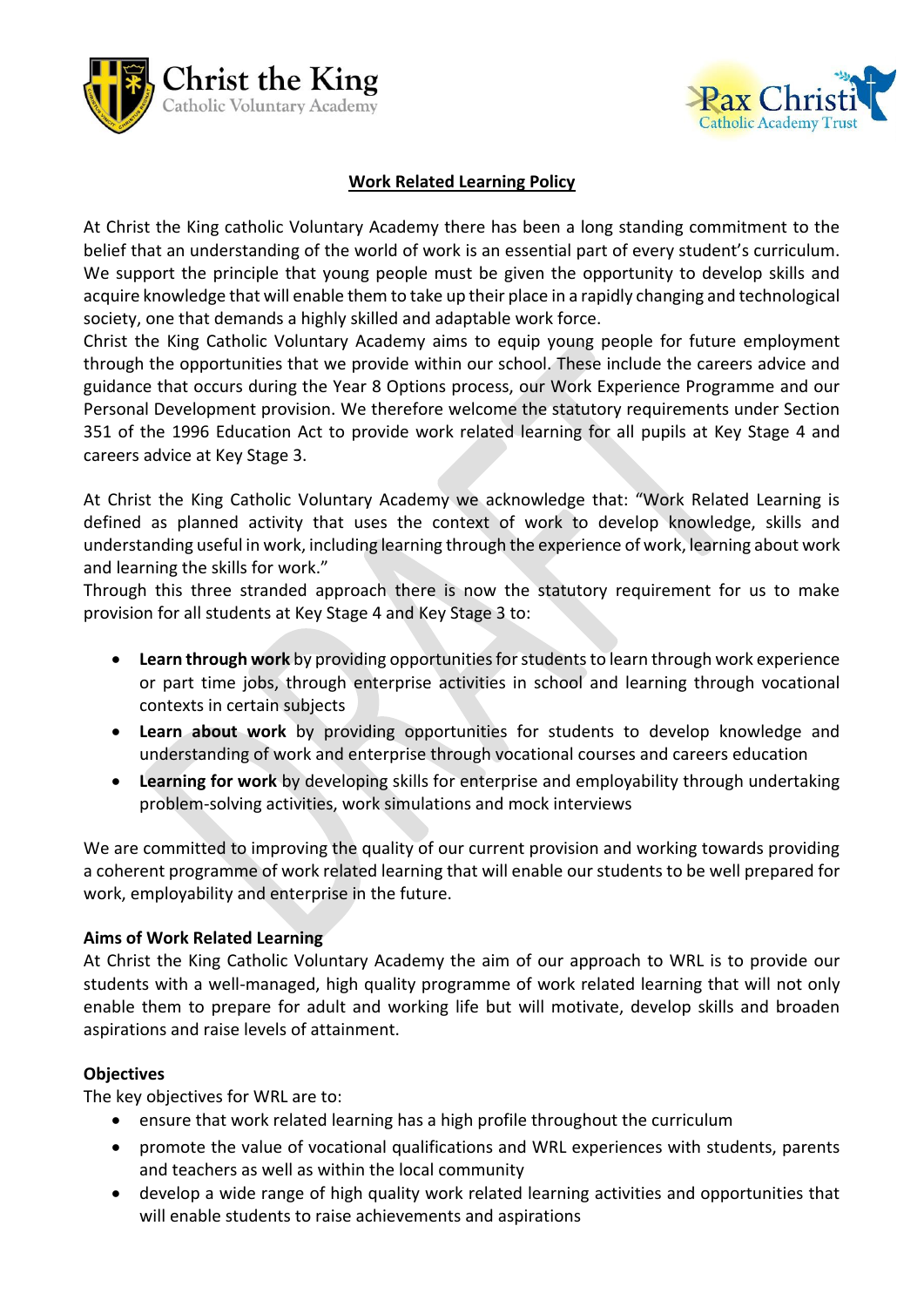- provide all Key Stage 4 students the opportunity to participate in a well-planned and evaluated period of work experience
- promote greater awareness and understanding of work, industry and the community
- encourage all curriculum areas to make links with the world of work
- develop the personal, social and key skills and employability skills of all students in a wide range of contexts
- provide all Key Stage 4 students the opportunity to participate in a careers interview with industry professionals
- provide all students with the opportunities to work with employers through a variety of activities
- develop effective links with local training providers and other business partners

## **Student Entitlement**

All students have an entitlement to:

- A cohesive programme of work related learning with clear and planned learning outcomes integrated into the whole school curriculum, enabling students to develop skills and confidence to make realistic and informed decisions about their future
- A programme of work related learning delivered through CIAG lessons
- Access to quality Information, Advice and Guidance services offering support and impartiality
- A curriculum that provides students with the opportunities to raise levels of motivation and attainment and prepares them for the responsibilities and experience of adult life
- Educational experiences which encourage the development of Financial Capability
- Access to UCAS and University information

### **Procedures and Responsibilities**

The schools offer a wide range of activities that contribute towards work related opportunities in order to help prepare students effectively for adult and working life. These activities complement subject teaching, contribute towards the development of students' key skills as well as contributing to lifelong learning opportunities

## **Activities in School**

.

The following range of activities is currently being provided in order to help Christ the King Catholic Voluntary Academy meet its objectives:

- Individual subject work e.g. Business
- Careers Advice and Guidance including hosting a Careers Fair and networking event
- Work Experience Placements
- Visitors from Industry and Business
- Employer speed networking event
- STEM network
- Attending skills shows

## **Curriculum Development**

Work-related learning within Christ the King Catholic Voluntary Academy enables each curriculum area to make a full contribution through:

- the development of schemes of work that recognise the importance of work related learning in preparing students for adult and working life
- ensuring that all students have access to relevant work related activities which are appropriate to their needs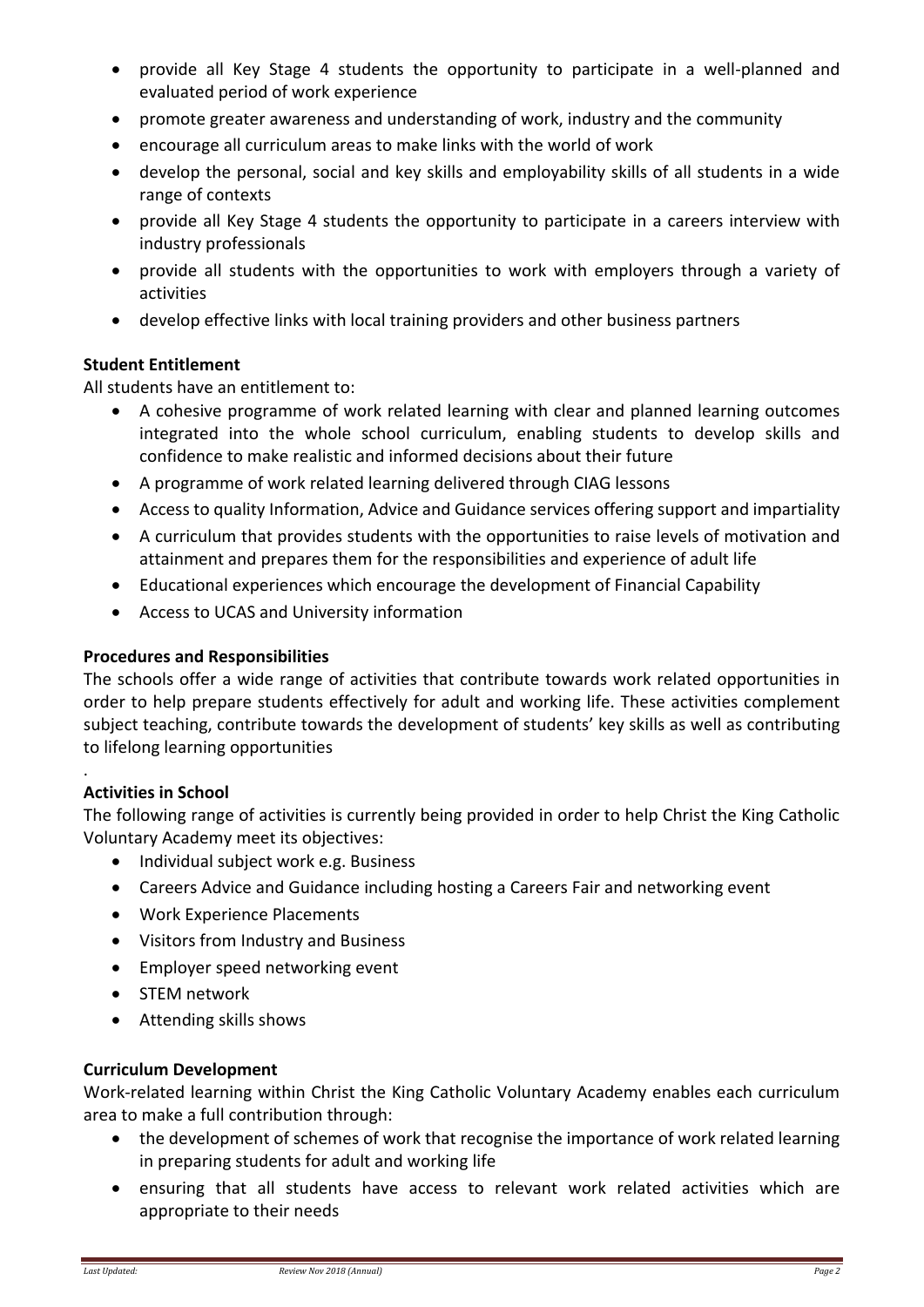- the use of appropriate teaching and learning strategies
- ensuring maximum understanding for students of the various aspects of work related learning to adult and working life
- ensuring continuity and progression in schemes of work, so that all students' can build on work-related experiences from previous levels

### **Activities Outside School**

The range of activities that students may participate in outside school is vast and wide. These could include:

- Part-time jobs
- Experiences of legal requirements e.g. Health and Safety
- Community work
- Independent work experience for Year 10 and Year 12 students
- Cadets, Scouts, Sports team building, leadership skills
- College courses

### **Assessment**

Assessment within WRL is chiefly in the form of student self-assessment supported by discussion with tutors, teachers and fellow students. The process of assessment follows the whole school assessment policy.

### **Process of review and evaluation**

The process of review and evaluation will take place on an annual basis with recommendations being made to SLT so that key areas for development can be incorporated into the School Development Plan with amendments and modifications made to the policy as appropriate.

The effectiveness of the WRL Programme will be evaluated by:

- Feedback from Students
- Monitoring of student's feedback forms.
- Parental and Employer feedback through questionnaires and discussions
- Feedback from the Student Council

## **Equal Opportunities**

WRL will help to promote the school's policy on equal inclusion and equality by providing a range of resources, which match individual needs, helping students recognise the importance of inclusion and equality in working life and monitoring resources to ensure the absence of stereotyping.

#### **Special Educational Needs**

WRL will promote the school's policy on SEND by working with members of the Inclusion Team to provide a range of resources that match individual needs.

#### **Staff Development**

All staff involved are entitled to WRL training.

#### **Resources**

Apart from people, WRL has a number of resources that can be used by the students. As far as possible these are regularly updated. They currently include:

 Careers Library with a range of literature including books, leaflets, college and university guides and reading books on topical Careers issues and skills required for the world of work